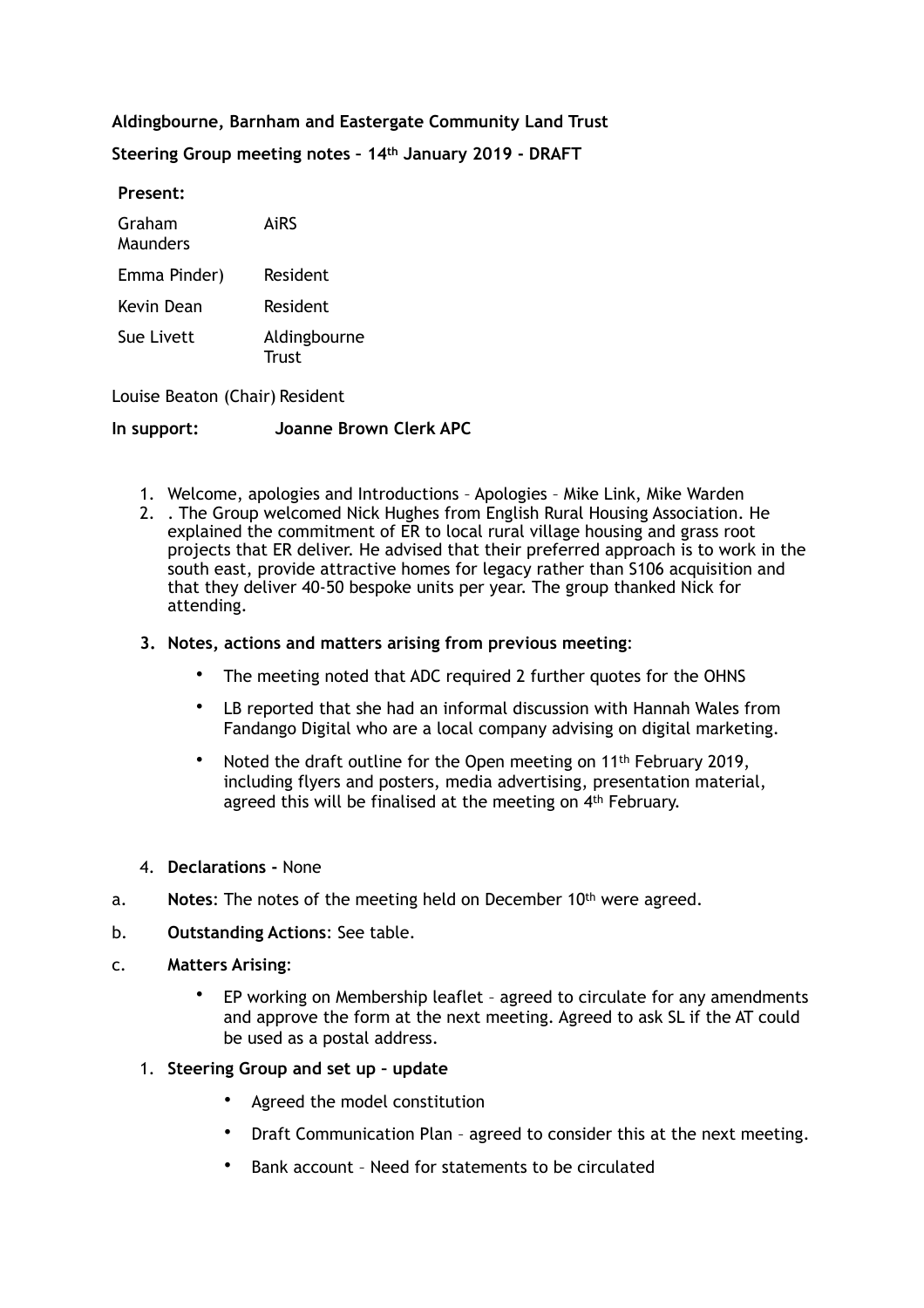- 2. **Legal Form**  Noted that ML would be submitting the signed forms on behalf of the Steering Group
- **3. Funding Update** 
	- Noted the arrangements for support from AiRS (up to incorporation) Agreed to consider position at the March meeting.
- **4. Housing Needs Survey** 
	- ADC requires 2 further quotes GM to arrange.
- **5. Development opportunities update** A brief update on Wings site was noted.
- **6. Any other business** Discussed the draft Agenda for the public meeting on 11th Feb at 8pm, to be finalised at Feb meeting. Agreed flyers and posters to be printed and distributed.
- 7. **Confirmation of Dates of Next Meetings**: Monday 18th March 2019 at **7pm at Nyton Lodge** LB kindly hosting as ACSC is already booked.
- **1. Outstanding Actions from previous meetings**

## **14th May 2018**

| <b>Item</b> | <b>Action</b>                                                                                    | By<br>who | By when       | Comment                                                                                                     |
|-------------|--------------------------------------------------------------------------------------------------|-----------|---------------|-------------------------------------------------------------------------------------------------------------|
| 4.          | Chase Barnham and Eastergate<br>PCs for a reply to the<br>invitation to send a<br>representative | МB        | Immediat<br>e | MW has chased and will<br>continue to chase. All minutes<br>to continue to be sent to<br>clerks. Continuing |

#### **11th June 2018**

| Item | Action                                                      | Bγ<br>who | By<br>when         | Comment                                       |
|------|-------------------------------------------------------------|-----------|--------------------|-----------------------------------------------|
|      | SL to provide housing need info for<br>AT staff and clients | SL.       | <b>Oct</b><br>2018 | Ongoing SL to keep chasing                    |
| 8    | HEELA site investigation                                    | MW,<br>EP | Oct<br>2018        | Hold until NP housing<br>polices are reviewed |